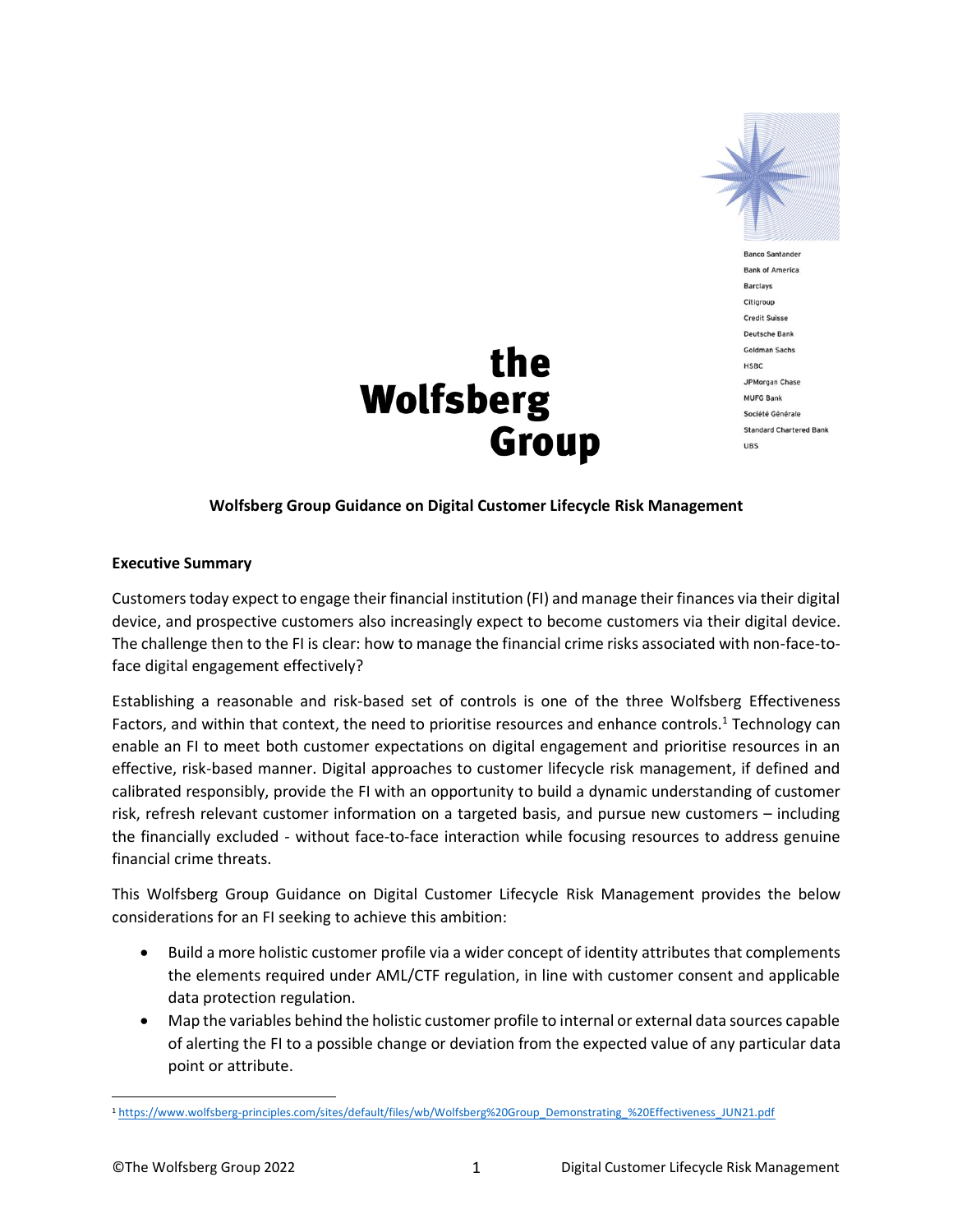- Leverage the ability to detect changes and deviations in the customer profile better, so as to evolve from traditional periodic refresh cycles to a more effective trigger-based approach.
- Recognise that reaching the requisite level of robustness on building the underlying customer profile and ensuring adequate assurance levels on underlying systems are both risk-based decisions, where, for example, certain local conditions, including support for financial inclusion initiatives from competent authorities, may warrant distinct approaches to identification, verification, and authentication for certain types of relationships.
- Collaborate with governments on digital initiatives aimed at increasing access to high quality identity data, promoting interoperability, and facilitating access to financial services.

Competent authorities recognise increasingly that with the appropriate controls in place, non-face-to-face customer engagement may be a standard, or even lower-risk engagement channel.<sup>2</sup> The following Guidance describes how digital approaches to building and maintaining a holistic customer risk profile challenge the "added" value of face-to-face engagement for an FI in knowing its customers and assessing the risk they present of facilitating, or engaging in, financial crime.

## **Wolfsberg Group Guidance on Digital Customer Lifecycle Risk Management**

### **1. Introduction**

Customerstoday expect to engage their financial institution (FI) and manage their finances via their digital device, and prospective customers also increasingly expect to become customers via their digital device. These expectations – and the demographics to which they apply – have accelerated and broadened with the coronavirus pandemic, but ultimately, they are founded in the shared recognition, rooted in technology, that when a customer provides due diligence information via secure, digital means to an FI, that customer should be able to access a certain set of financial products. The challenge then to the FI is clear: how to manage the financial crime risks associated with non-face-to-face digital engagement effectively?

The Wolfsberg Group Guidance on Digital Customer Lifecycle Risk Management explores how non-faceto-face digital engagement could be considered a standard, or even lower risk channel for an FI by further developing three core AML/CTF controls:

- Expanding concepts of identification and verification, and increasing the emphasis on the importance of authentication; 3
- Building and maintaining a dynamic, more holistic customer risk profile; and
- Shifting to a targeted, disciplined approach to on-going due diligence by refreshing customer data on a trigger (rather than periodic) basis, dedicating resources effectively to priority risks in realtime.

<sup>2</sup> The principal source here is the Financial Action Task Force (FATF) *[Guidance on Digital Identity](https://www.fatf-gafi.org/media/fatf/documents/recommendations/pdfs/Guidance-on-Digital-Identity.pdf)* (2020).

<sup>&</sup>lt;sup>3</sup> "Authentication establishes that the claimant who asserts his or her identity is the same person whose identity was obtained, verified, and credentialed during on-boarding". *FATF Guidance on Digital Identity* (2020)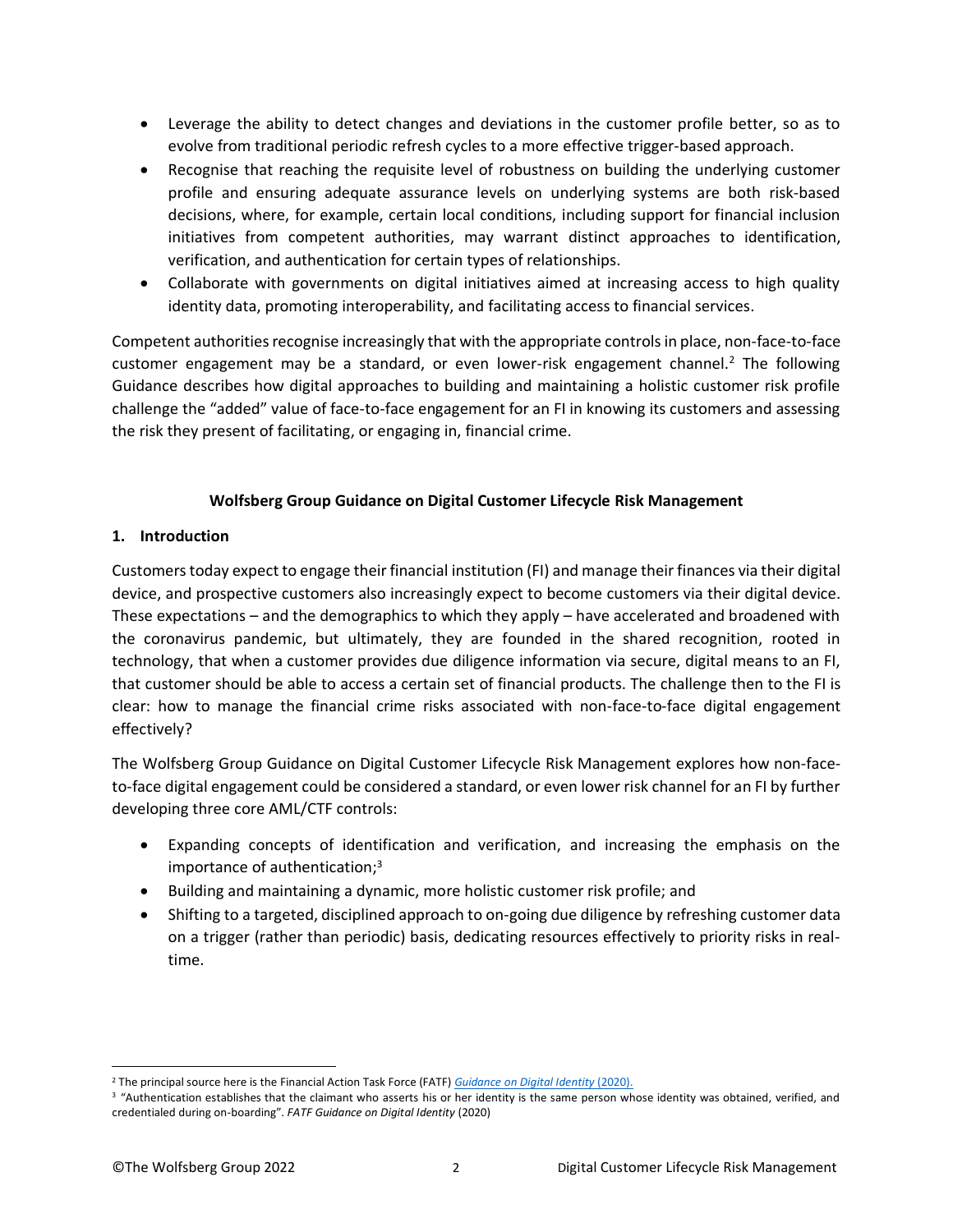#### **2. Background**

The Wolfsberg Group's Statement on Effectiveness<sup>4</sup> identifies, as a principal element of an effective financial crime compliance programme, the need to "establish a reasonable and risk-based set of controls to mitigate the risks of an FI being used to facilitate illicit activity." This Guidance aims to develop this principle further across digital, non-face-to-face management of the customer lifecycle – specifically at onboarding, in assessing customer risk and in refreshing customer data.

As the Financial Action Task Force (FATF) recognised in their *Guidance on Digital Identity*, FIs and government authorities are at an "inflection point" as regards innovation, and with the appropriate controls in place, non-face-to-face customer engagement may be a standard, or even lower-risk engagement channel and can serve as a powerful enabler for financial inclusion.<sup>5</sup> In meeting this challenge, an FI should not see digital customer lifecycle risk management as a competition between physically present and non-physically-present means of customer engagement, but rather as recognition that advances in technology have lessened the traditional importance of a "brick and mortar" office visit for verifying and authenticating the identity and underlying information of a prospective customer. Equally, maintaining an accurate profile of a given customer's risk for facilitating financial crime is less and less reliant on this face-to-face interaction, and increasingly less dependent on customer contact in general.

The guiding principle for an FI in developing a digital customer lifecycle risk management programme is the same as in a traditional programme: building and maintaining, to a reasonable degree, an accurate profile of customer risk. Accuracy here refers to the level of confidence that the information an FI collects is correct and up-to-date – akin to what the FATF refers to as "an appropriate level of trustworthiness,"<sup>6</sup> and that an FI's evaluation of that information allows the FI to predict and respond better to the likelihood of a customer engaging in illicit activity.

Historically, a face-to-face meeting with a customer was an important reference point in the account opening process, a form of human authentication where an FI's employee, with training, would confirm documents as genuine, match a photo of a face on a government ID to the individual present, and implicitly confirm proof of life (now referred to as "liveness detection" with the advent of non-face-toface channels). Advances in technology have, however, increased the suite of reliable digital reference points now available to an FI to gain this same level of comfort remotely, and at a cost that makes their integration into customer engagement channels feasible across the customer lifecycle. Such technology, when designed and leveraged in a responsible manner, is also often available on an array of smartphone operating systems, opening the door to new, historically underbanked customer segments that purchase their mobile phones second- or even third-hand. These same advances in technology have also increased substantially the level of transparency between an FI and the customer, enhancing an FI's ability to recognise when a customer's risk profile has changed and to update the profile in a timely and effective manner. It is to be noted that, while these advances in technology present an important opportunity for the FI, the following data ethics principles should be considered:

• Design and technical expertise: FIs should understand deeply their underlying technologies and the implications, limitations, and consequences of their use;

<sup>4</sup> See Wolfsberg **Statement on Effectiveness** 

<sup>5</sup> <http://www.fatf-gafi.org/media/fatf/documents/recommendations/Guidance-on-Digital-Identity.pdf>

<sup>6</sup> p. 47, *Guidance on Digital Identity* (The FATF, 2020).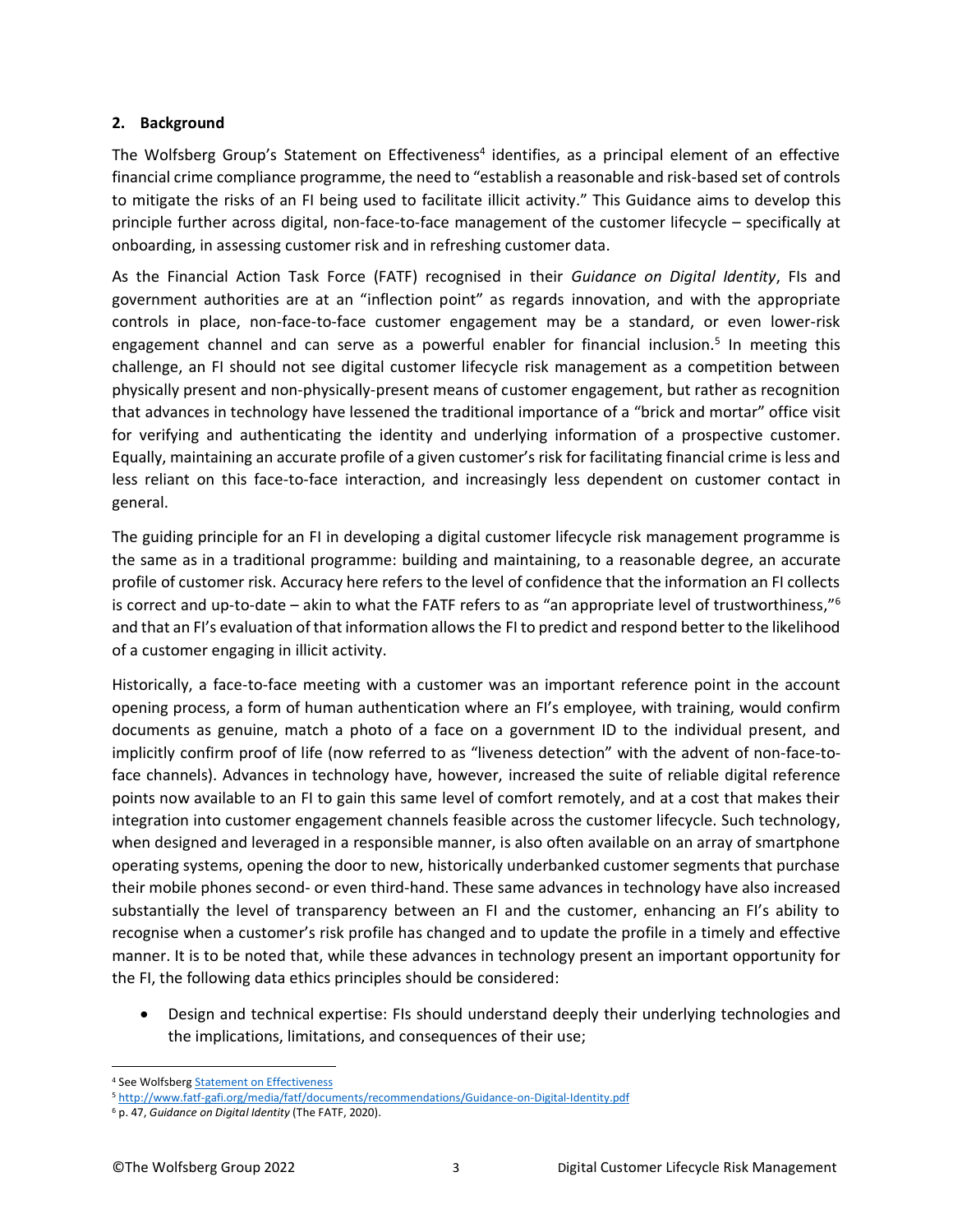- Openness and transparency: FIs need to be open and transparent with customers, regulators, and other stakeholders about how they are using their data; and
- Accountability and oversight: FIs should be accountable to customers, regulators, and other stakeholders for their use of these new "digital reference points" and resulting decisions.

The following sections explore how these new digital reference points map conceptually across three select elements of the customer lifecycle – onboarding, customer risk assessment, and the maintenance and update of customer information during on-going due diligence. The aim is to draw out a series of recommendations for an FI to consider in their application, while recognising that each FI's risk-appetite and resources are distinct. Many of the approaches and technologies described here, which are intended to serve as guiding principles rather than future regulatory expectations, could equally complement faceto-face settings – e.g., analysing the technical device characteristics behind a mobile phone to build a more robust customer profile need not be limited exclusively to digital, non-physically-present onboarding. Even if originally onboarded via traditional methods, building out the customer's digital presence with the FI over the course of the relationship – what the FATF refers to as the customer's "progressive identity"  $7$  – could aid greatly in the detection of changes to the customer risk profile and subsequent refresh of information. By increasing the application of these digital reference points and understanding the distinct dimensions they represent to the customer profile, an FI can demonstrate how the single reference of the face-to-face engagement no longer provides a material advantage in knowing customers and knowing the risk they present of facilitating, or engaging in, financial crime.

## **3. Onboarding: more effective identification, verification, and initial authentication, including for financial inclusion**

#### *Expanding the scope of identity attributes*

Traditional, regulatory-required onboarding information continues to be collected when engaging a prospective customer digitally, often under a series of drop-down questions and answers. But in widening the scope of self-reported data points at the identification stage, the FI is better prepared to leverage more advanced controls across the customer lifecycle. FIs, in this sense, should consider embracing a wider concept of identity that complements often required elements (e.g., date of birth) with expanded attributes or elements (e.g., behavioural biometrics<sup>8</sup> and other identifiers like email address), which will facilitate the FI's ability to build a progressive identity of the customer over time.

Often this expanded information on identity is already collected but not necessarily as part of anti-money laundering and combatting terrorist financing (AML/CTF) regulatory requirements, e.g., an email address or telephone number. Other, more sensitive information linked to the prospective customer's device, such as location data or device identification characteristics, may require consent but does not overburden the onboarding process. Finally, other data points that are neither intrusive nor obvious also enhance the

<sup>7</sup> Progressive identity refers to the customer building a digital presence over time with the FI. As captured by the FATF in their *Guidance on Digital Identity* (2020), "Depending on the jurisdiction's approach to the requirements for proving official identity, digital ID systems can potentially transform the concept of official identity itself, from something that is fixed to something that can strengthen over time—i.e., progressive identity. With progressive identity, as an individual (e.g., the customer) engages in digital financial and other online activities and builds a digital presence, additional identity attributes and authentication factors become available and can strengthen the individual's digital ID, thereby increasing the confidence level in a customer's identity…" (p. 54)

<sup>8 &</sup>quot;Behavioural biometric patterns: attributes, based on the new computational social science discipline of social physics, consist of an individual's various patterns of movement and usage in geospatial temporal data streams, and include, e.g., an individual's email or text message patterns, file access log, mobile phone usage, and geolocation patterns". *FATF Guidance on Digital Identity* (2020)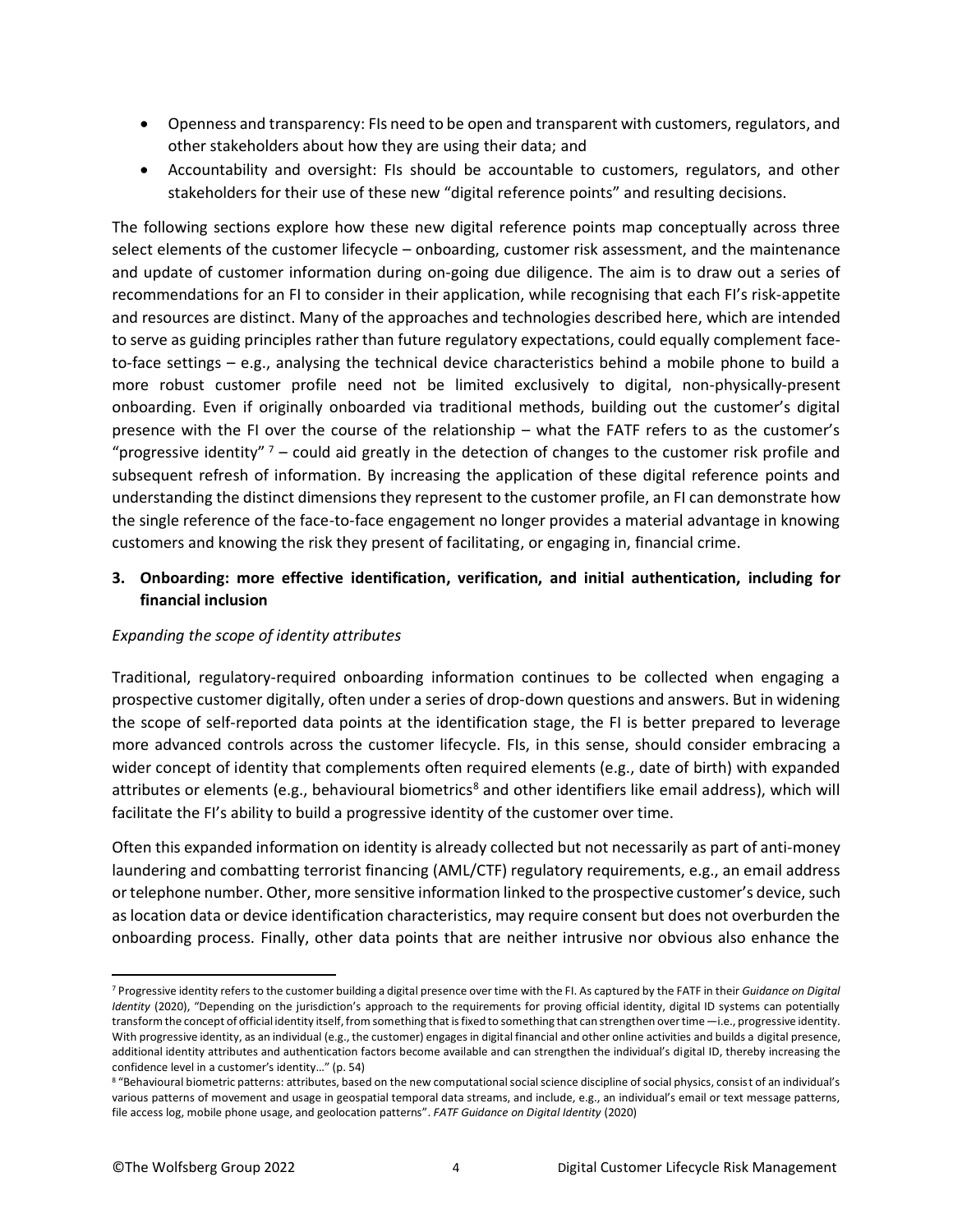prospective customer's profile and can help prevent fraud, such as how easily the individual navigates the onboarding questionnaire or, for mobile channels, the way in which the individual holds the device in their hand. Given that these elements are often dynamic – they will change or evolve over time as a progressive identity is formed – FIs that aim to leverage these data points will need to structure their systems in a way that both permits and facilitates the regular updating and tracking of the variables behind this holistic customer due diligence (CDD/KYC) profile.

#### *The need for high quality digital identity data*

Several private and public sector initiatives (and partnership initiatives) have strengthened the ability to verify key elements of the customer profile substantially by providing direct or indirect access to official government sources on natural persons and legal entities (e.g., date of birth, residency, etc.) as well as the establishment of globally recognised identification information (e.g., the increased adoption of the Legal Entity Identifier or LEI<sup>9</sup>). In this context, the dialogue between the private and public sector on tackling financial crime should include larger strategies on access to high quality identity data, including, but not restricted to, government-supported digital identity and similar accessibility initiatives that promote interoperability among regional, national and local operating systems and facilitate financial inclusion. In some countries, an FI no longer needs to rely exclusively on a government-issued photo identification card handed to a bank teller for inspection but can now leverage an application programming interface<sup>10</sup> (API) to call a government or third-party database (e.g., a corporate registry or voting registry) and verify customer-reported information as correct. Increasingly, similar databases can confirm an individual's professional activity as well.

Services with adequate levels of reliability are now available to confirm the authenticity of a given document, telephone number or email address, or cross-reference the prospective customer's device location against the self-reported address/country of residency. FIs should recognise that reaching the requisite level of trustworthiness on underlying customer data can follow multiple, diverse verification paths, in line with the FI's risk appetite and applicable regulation, as well as local government strategies on financial inclusion.

#### *The initial authentication event*

The initial authentication event is a critical element in non-face-to-face digital onboarding, where the prospective customer demonstrates that they are in fact the same person behind the provided customer information, and here too significant enhancements have diminished the traditional importance of physically present onboarding channels.

Real-time video calls or video-selfies, matched with facial recognition, can replace human vision with computer vision and establish a high level of confidence that the individual behind the device during onboarding is in fact the onboarded individual. In real-time the FI is capable of moving through the various prerequisites on identification and verification and straight into authentication: verifying, for example, that the information provided by the prospective customer matches the government-issued photo identification document scanned by the customer's device; validating the authenticity of the document

<sup>&</sup>lt;sup>9</sup> The LEI is a "20-character, alpha-numeric code based on the ISO 17442 standard developed by the International Organization for Standardization (ISO). It connects to key reference information that enables clear and unique identification of legal entities participating in financial transactions." Se[e https://www.gleif.org/en/about-lei/introducing-the-legal-entity-identifier-lei](https://www.gleif.org/en/about-lei/introducing-the-legal-entity-identifier-lei) for more information.

<sup>&</sup>lt;sup>10</sup> "Application Programming Interface (API): a set of definitions and protocols for building and integrating application software. APIs let digital products or services readily communicate with other products and services". *FATF Guidance on Digital Identity* (2020)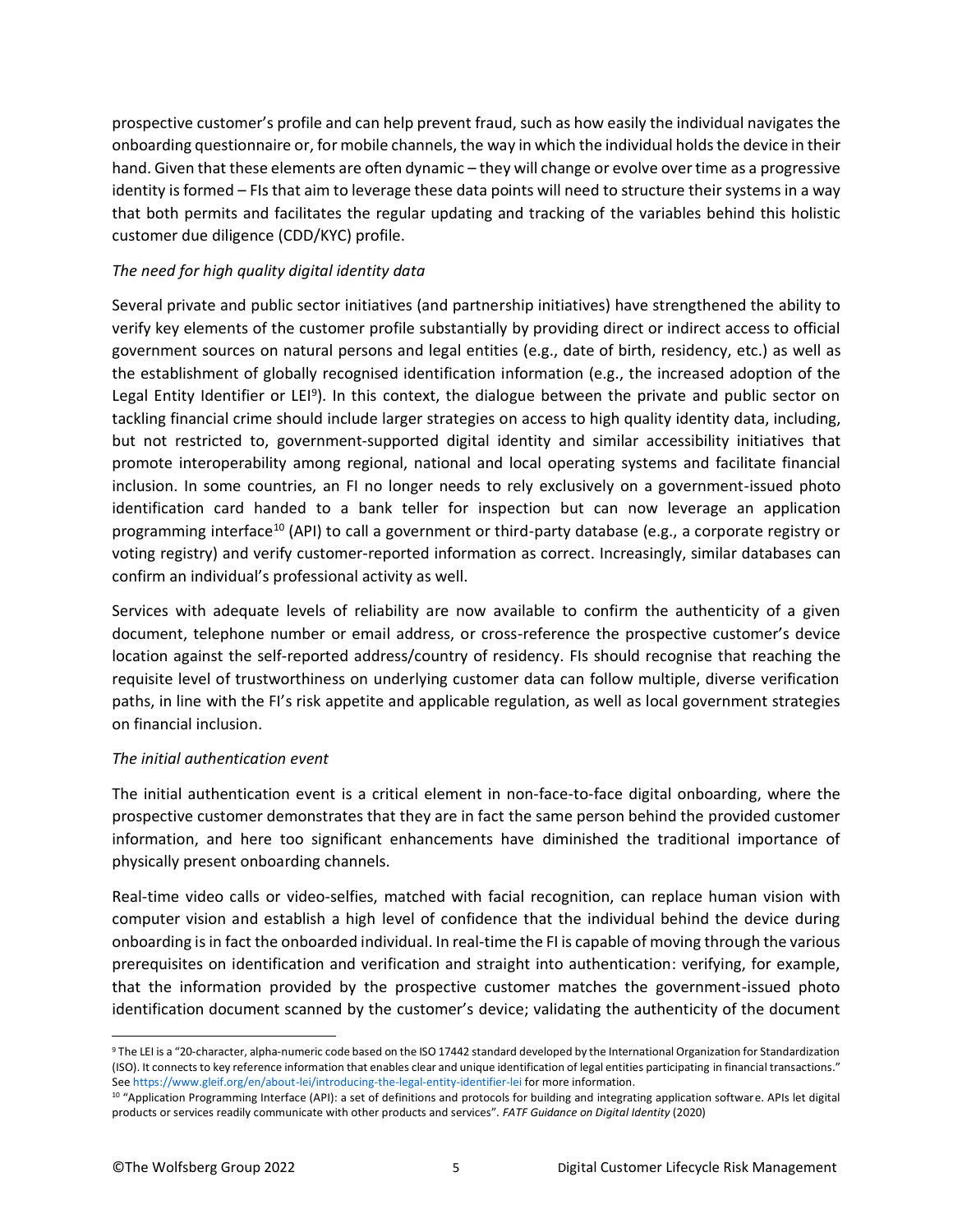and device via third-party software that meets the FI's assurance standards; and confirming that the photo on the document matches the individual's facial biometric as presented through the device.

However, authentication factors need not be as sophisticated as biometric-based real-time video calls paired with facial recognition. In countries where older generation smartphones (and operating systems) are more prevalent, relying on more advanced inherent authentication factors may be impossible, which should not constitute a barrier to authentication. Other types of inherent factors, along with ownership factors and knowledge factors,<sup>11</sup> when employed together can also provide the necessary level of comfort, recognising that the strength of the initial authentication event does impact confidence in the customer profile, as explored in more depth in the following sections.

### **4. Dynamic customer risk assessment and the significance of information access**

One of the principal opportunities under a digital customer lifecycle risk management programme is the ability to embrace more fully a multi-dimensional, continually updating customer risk profile, drawing for instance on the expanded identification attributes mentioned previously. FIs should leverage this deeper understanding of the customer risk profile, whether the customer is a natural person or legal entity, so as to be more disciplined and targeted in the application of resources to keep information accurate. This would allow for a transition from more traditional periodic refresh cycles to a trigger-based approach (to be addressed in the following section), potentially focusing less on traditional risk factors when, and if, an FI's data indicate that behavioural factors may alert the FI to financial crime risk better.

Traditional customer risk assessment methodologies identify a number of general categories of "risk factors" that inform the overall profile, such as:

- Customer factors (e.g., professional activity, industry sector, legal entity structure);
- Geographical factors (e.g., country of residency/incorporation, area of operations);
- Product, services, and transactional behaviour (e.g., inherent product risk, associated source/destination of funds); and
- Delivery channel (e.g., present or non-present, or via an intermediary).

Under a digital approach, delivery channel is not a "factor among many" to consider, but rather the ordering principle for how an FI manages the customer throughout their relationship with the FI. Here there are two highly relevant variables that increase or decrease substantially the FI's ability to mitigate financial crime risk in a non-face-to-face context: the quality of the initial authentication event at onboarding with the underlying device, and the level of information access to the device afforded to the FI over time.

The authentication event at onboarding, paired with other concepts like binding, $12$  establish the initial level of confidence an FI can place on accepting that the observed usage of the device is, in fact, representative of the actual, presumably legitimate behaviour of the customer. When that initial authentication event is not as strong, and thus more susceptible to impersonation/identity fraud – for example authenticating without facial recognition or without a liveness check like a video – that lower

<sup>11</sup> As captured in the FATF's *Guidance on Digital Identity* (2020, p. 22), there are three common approaches to authenticating someone: ownership factors ("something you possess, e.g., cryptographic keys"), knowledge factors ("something you know, e.g., a password"), and inherent factors ("something you are, e.g., biometrics").

<sup>12</sup> Binding: the process of issuing credentials to authenticate that the individual behind the device is in fact the identified/verified individual. *FATF Guidance on Digital Identity* (2020)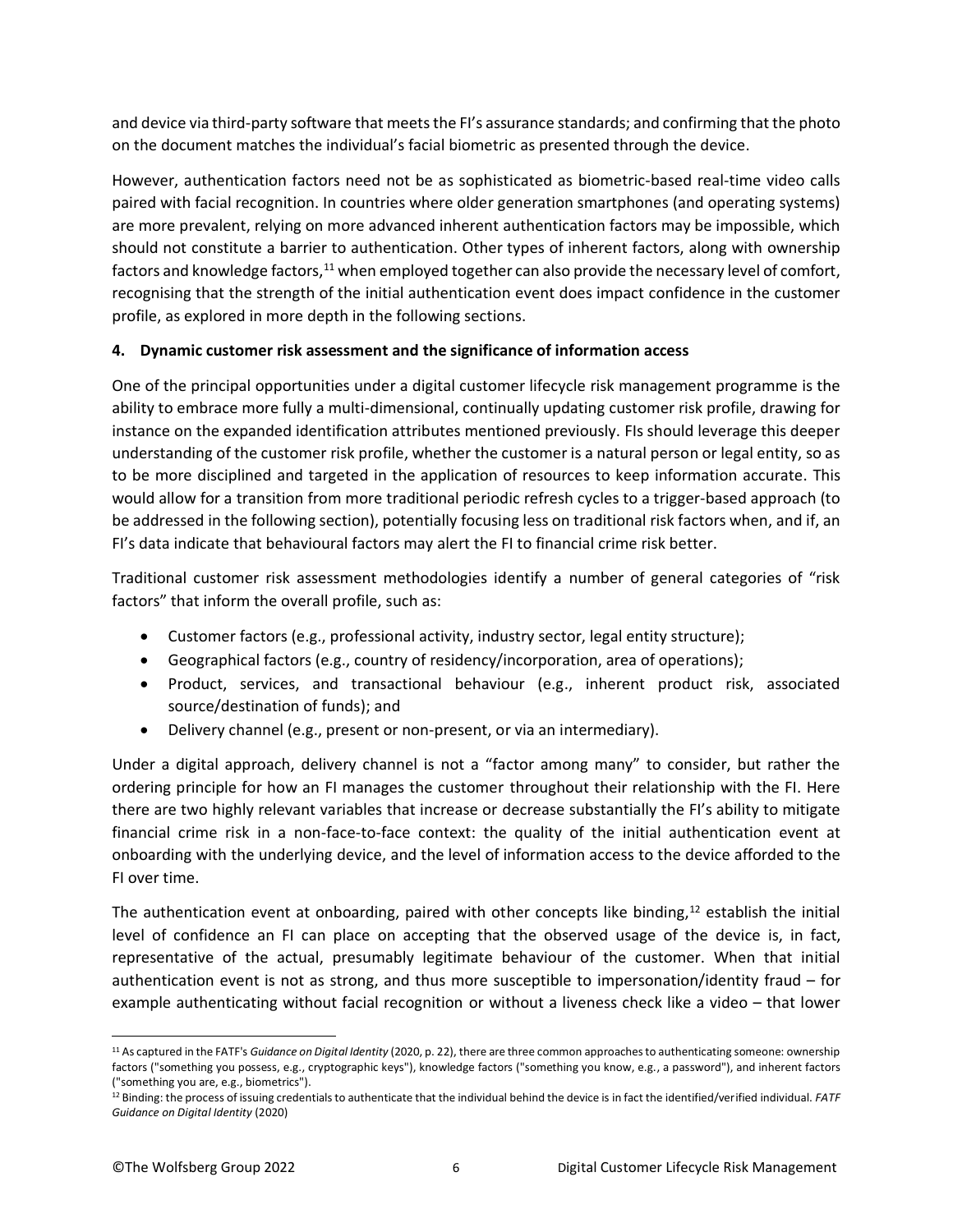level of confidence can extend across the duration of the customer lifecycle unless remedied at a later date. Follow-up authentication events post-onboarding – to be covered in the next section but which can play a very important role in re-affirming confidence in identity – may lose some of their power, as authentication events going forward from onboarding will likely only be as strong as that initial binding. Here an FI should be encouraged to follow its data by mapping identified cases of stolen identity or similar onboarding exploits back to the initial authentication event, where often a clear picture emerges on the underlying level of confidence behind that initial authentication approach.

Particularly critical to the FI's ability to maintain an accurate assessment of customer risk is the level of access granted by the customer to their device data, and the FI's own technical capabilities to leverage that data. For example, a digital delivery channel where the FI has permission to utilise IP address or GPS information behind the customer's device represents a significant level of information access afforded to the FI by the customer that can be used by the FI to inform the customer risk profile better. Alternately, a customer may choose to use a virtual private network (VPN) on a device or block location permission on the FI's app. These are two completely legitimate decisions based on privacy concerns but given the limits these place on the level of information access between FI and customer, the ability of the FI to identify significant deviations in the geographical risk factors mentioned above is diminished. Information access in this regard is not an entry barrier but, given its impact on properly assessing customer risk, it will likely impact the level of necessary customer engagement.

#### **5. On-going due diligence: trigger-based refresh**

In order to build an appropriate trigger-based approach for maintaining accurate customer data, the FI should consider de-constructing each broad risk factor, e.g., geography, or transactional behaviour, into a series of variables, or data elements, and map those elements to the internal or external data sources capable of indicating where there may be a deviation from what is otherwise expected from any particular data point (e.g., as collected at onboarding). For example, the traditional country of residence risk factor could map to IP address, which would trigger an alert when the customer spends a significant amount of time outside of their previously reported country of residence. Established thresholds against the variable's behaviour would determine whether or not a deviation reflects a possible change in the overall risk factor and if a specific action is necessary to gain further confidence that the risk profile has actually changed (i.e., the trigger). Initially these thresholds may be theoretical (or vendor-driven based on their experience in applying their tools in working with other FIs), but over time insights drawn from the digital customer lifecycle risk management programme would facilitate the FI's ability to "follow their data" and decrease or increase the need to trigger a specific action.

FIs should further consider that the specific action in responding to the anomaly be anchored in their degree of confidence that the underlying risk factor may have actually changed. For example, if behavioural monitoring indicates that the user of the device has changed hands and now holds the device at a distinct tilt, or has started copying and pasting passwords or basic data into required forms on a webpage (often referred to collectively as "behavioural biometrics"), suggesting perhaps that the individual behind the device is no longer the originally identified and verified individual, this may warrant a low-level authentication event, such as answering a personal question, or re-entering a pin. Where this is completed successfully, it re-affirms confidence that the individual remains the originally identified and verified individual, allowing the FI to understand the appropriate thresholds on behavioural monitoring better. Alternately, if a device's location data indicate that the customer has been in a country outside of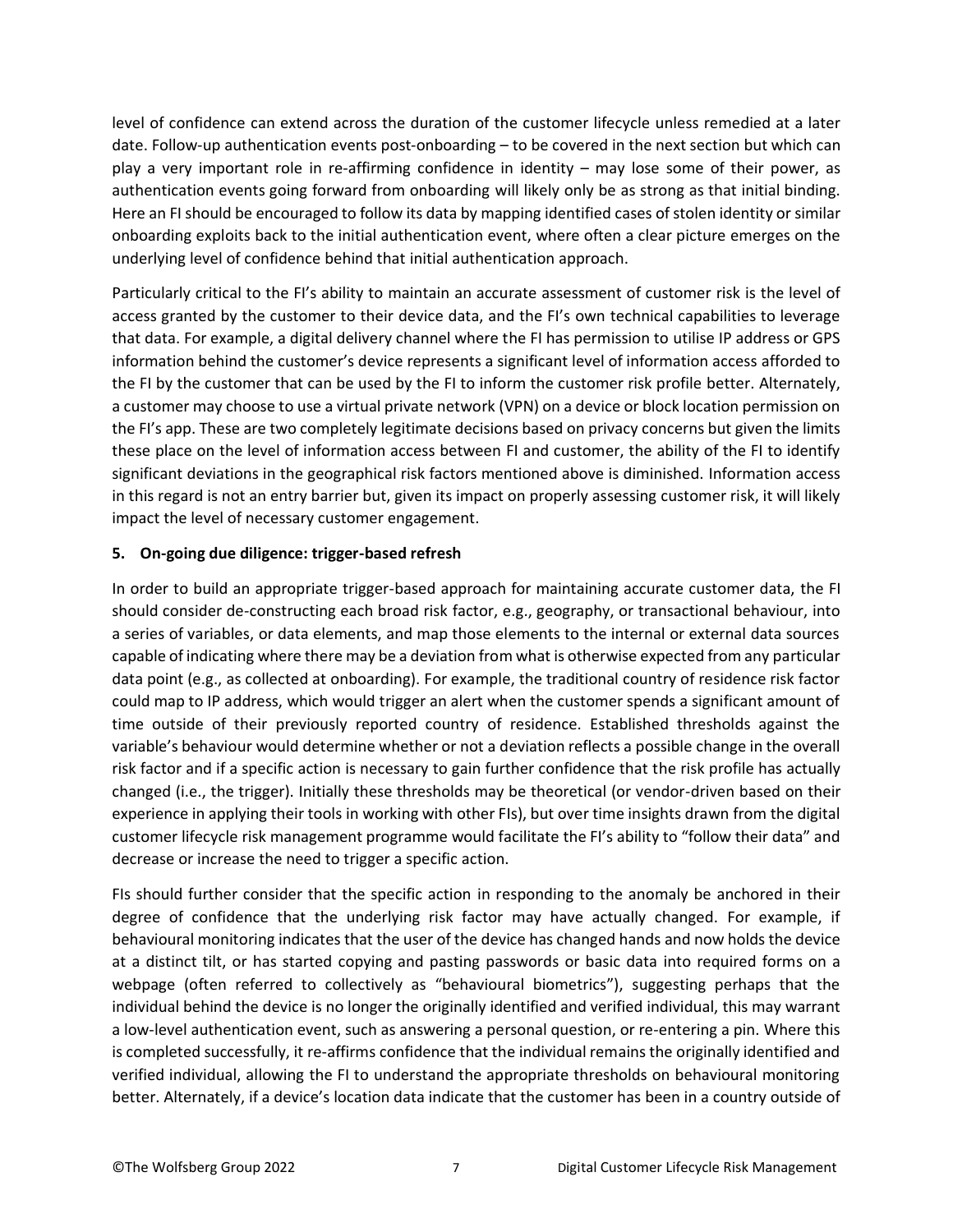their stated country of residence for a significant period of time, as in the example above, and an API call to a government database confirms that the customer is no longer resident, the customer's risk profile can be updated automatically and the FI can confirm that the trigger threshold was properly set.

This chain of events and feedback – a risk factor deconstructed into observable activities, thresholds on observable activities that indicate possible changes in the risk factor, and targeted action that confirms a suspected change in the risk factor as an actual change – should be explicit, regularly subject to calibration, and assessed for their trustworthiness according to similar criteria applied at onboarding and in assessing initial customer risk. The significant execution risk that such a process generates must be recognised by the FI and mitigated appropriately, and always with a clear understanding of the assumptions that the FI makes in each decision it undertakes, recalling, for example, that:

- Confidence in the decision to modify a risk factor based on an API call to a third-party database is directly related to the FI's confidence in that process and the quality of information within;
- An authentication event to reconfirm the individual is the same as at onboarding is only as believable as the initial authentication strength at onboarding; and
- Monitoring the location of a device to understand if the country of residence of a customer has changed, as an example, is highly dependent on the level of access granted by the customer to underlying device information.

When the decision logic behind a given event chain maintains a high degree of confidence, "trigger refresh" could be largely invisible to the customer; but as confidence decreases, additional measures, including customer contact, may be necessary.

## **6. Conclusions**

The inflection point is clear: non-traditional, often new data points and innovative controls now enable an FI to define various, alternative customer engagement paths beyond the traditional "brick and mortar" office visit. These alternate, non-face-to-face digital paths can ultimately lead to a commensurate level of confidence in the identified and verified customer at onboarding and over the course of their relationship with the FI, provide a deeper, dynamic understanding of the customer risk profile, and permit the FI to be more disciplined and targeted in the application of resources to keep information accurate – moving away from traditional periodic refresh cycles to a trigger-based approach.

In seeking to transition from traditional to more innovative mechanisms in the customer lifecycle, FIs should consider the following:

- Build a more holistic customer profile via a wider concept of identity that complements elements required under AML/CTF regulation with additional identity attributes (often used to prevent fraud or cybercrime), always in line with customer consent and applicable data protection regulation.
- Map the variables behind the holistic customer profile to internal or external data sources capable of alerting the FI to a possible change or deviation from the expected value of any particular data point or attribute, and structure data and the FI's systems architecture in a way that facilitates the regular updating and tracking of these variables under a risk-based approach.
- Recognise that reaching the requisite level of trustworthiness on building the underlying customer profile is a risk-based decision, where, for example, certain local conditions, including support for